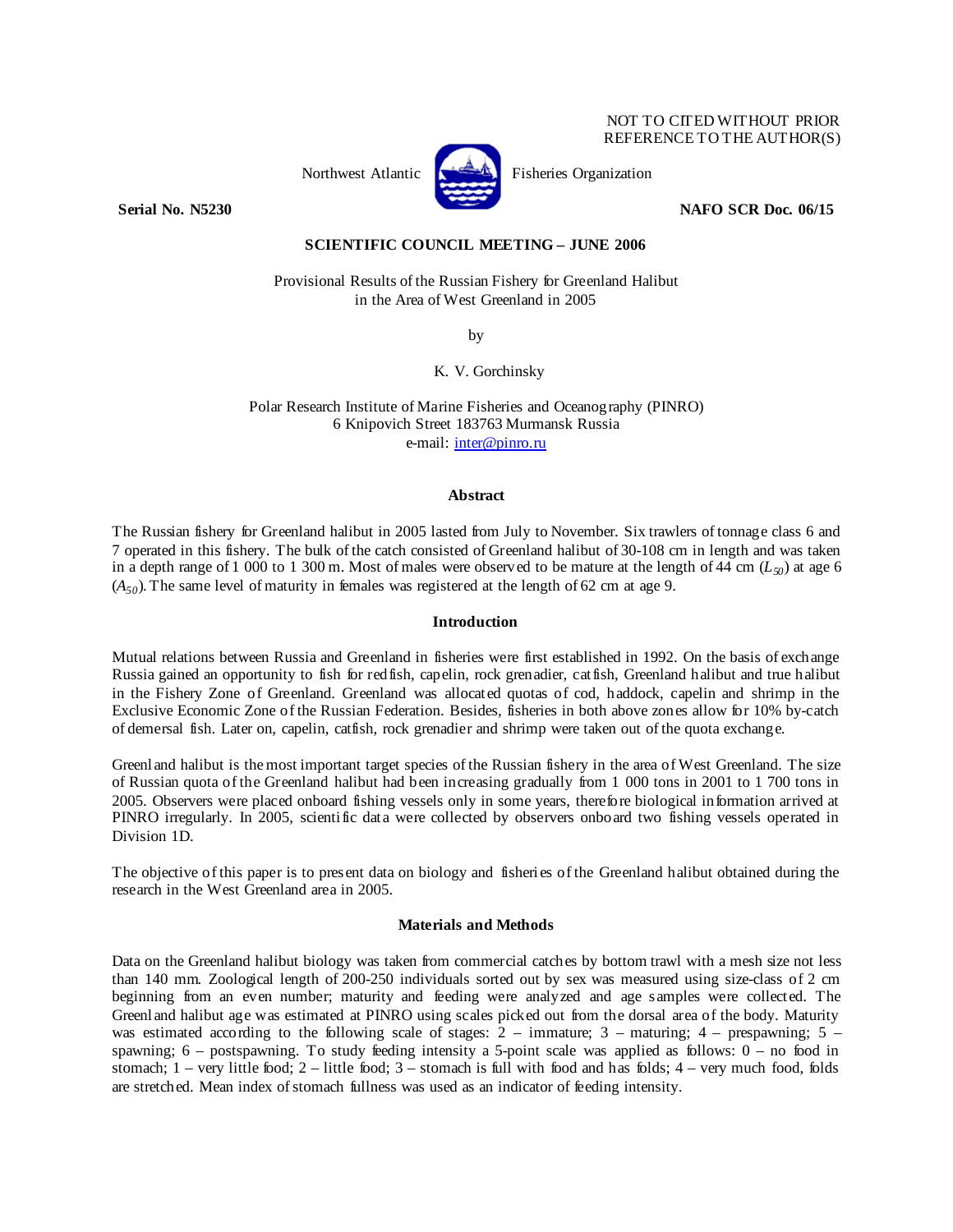## **Results**

In 2005, target fishery for Greenland halibut from July to November was conducted by two trawlers of tonnage class 6 and four trawlers of tonnage class 7. The fishery embraced 900-1 500 m depth range close to the 200-mile zone limits (Fig. 1). Most of the catch was taken in a depth range of 1 000 to 1 300 m, although the highest average daily catch rate of 10.6 tons was registered at 1 400-1 500 m depths (Table 1).

The highest fishing effort (about 50% of total fishing efforts) was applied in Div. 1D where the major part of the quota was fished (Table 2).

Proportion of the Greenland halibut in trawl catches was close to 100%. The main component of by-catch was roughhead grenadier as well as skates and threebeard rockling. Provisional data show the total catch to be 1 693 tons, of which 500 tons were taken in Div. 1AB and 1193 tons in Div. 1D.

Catches in Division 1D comprised Greenland halibut of 30-108 cm in length and were dominated by individuals being 46-52 cm long at age 6-8 (Figure 2 and 3). Mean length of males and females made up 48.7 cm and 54.7 cm, respectively. The ratio of males and females was 1.6:1.

By the beginning of October, 76% of males examined were mature. Maturation of females occurred in later period; about 75 % of them were immature. The length, at which most of males were mature  $(L_{50})$  was 44 cm, the age  $(A_{50})$ was 6 years. The same level of maturity in females was registered at the length of 62 cm at age 9. Full maturity of males was noted at the length of 61 cm  $(L_{100})$  at age 10. Females became fully mature at the length of 74 cm at age 13 (Fig. 4).

In the diet of Greenland halibut, squid and shrimp were highly important. Among prey species found in stomachs of Greenland halibut were roughhead grenadier, *Nezumia*, serrivomerid eel and lanternfishes. Cannibalism was not pronounced. Feeding intensity was low; mean index of stomach fullness made up 0.5 (Table 3).

| Depth, m  |      | Number of | Catch |               |  |
|-----------|------|-----------|-------|---------------|--|
|           | sets | hours     | t     | $t/fish.$ day |  |
| < 1000    | 25   | 116       | 66    | 7.5           |  |
| 1000-1099 | 207  | 1117      | 608   | 7.4           |  |
| 1100-1199 | 105  | 550       | 298   | 8.8           |  |
| 1200-1299 | 152  | 936       | 455   | 8.6           |  |
| 1300-1399 | 58   | 354       | 166   | 7.6           |  |
| 1400-1499 | 9    | 50        | 29    | 10.6          |  |
| >1500     | 22   | 126       | 67    | 7.5           |  |
| Total     | 582  | 3262      | 1693  | 8.0           |  |

Table 1. Distribution of fishing effort and catch of Greenland halibut by depth in July-November 2005.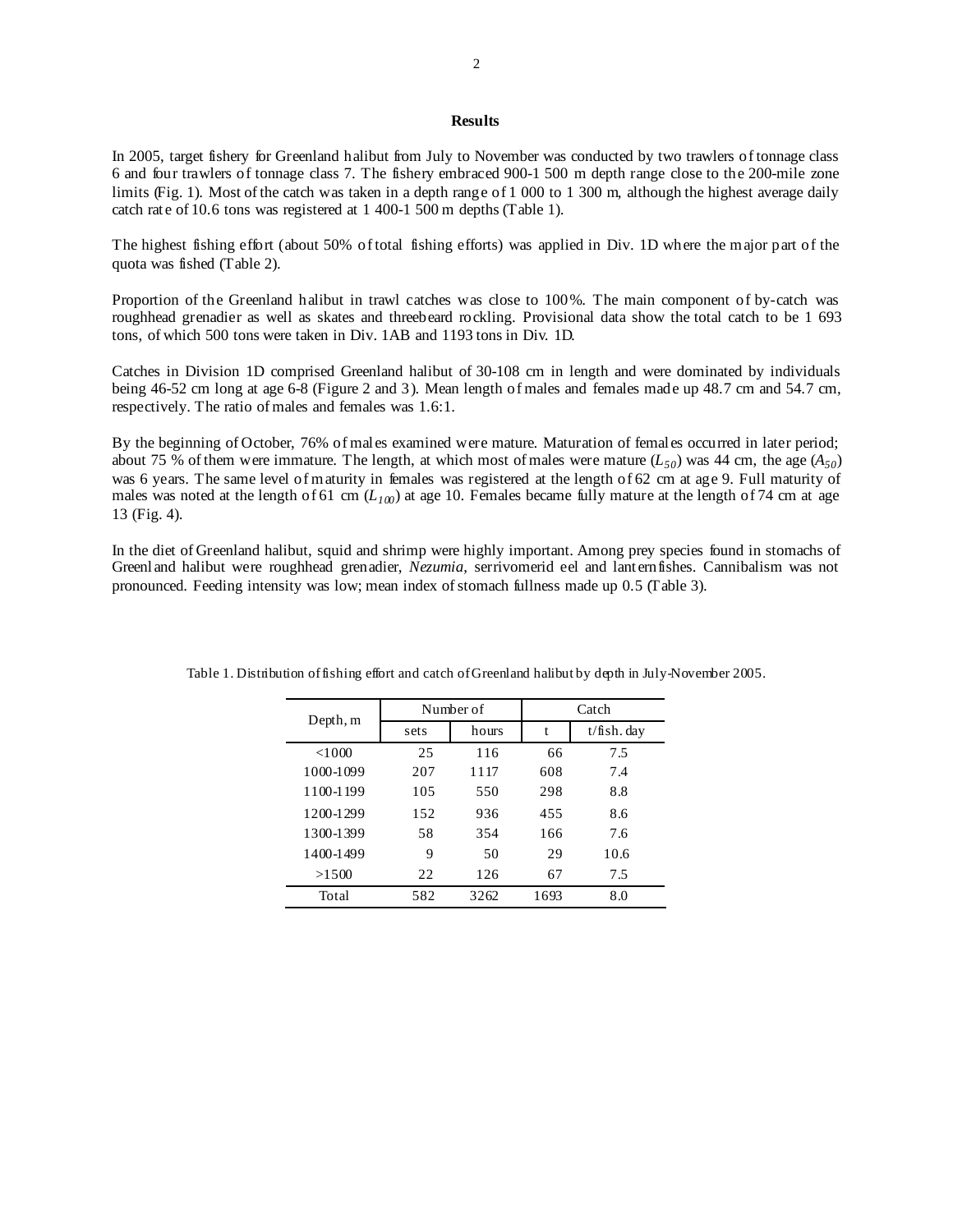|                  | Number of |                 |        | Catch per |                |                |  |  |  |
|------------------|-----------|-----------------|--------|-----------|----------------|----------------|--|--|--|
| GRT<br>NAFO Code | sets      | fishing<br>days | hours  | hour      | fishing<br>day | Total<br>catch |  |  |  |
| Division 1A      |           |                 |        |           |                |                |  |  |  |
| 6                | 71        | 25.8            | 4425   | 0.40      | 6.87           | 1769           |  |  |  |
| 7                | 79        | 27.7            | 393.0  | 0.62      | 8.83           | 2443           |  |  |  |
| Total            | 150       | 53.5            | 8355   |           |                | 4212           |  |  |  |
| Division 1B      |           |                 |        |           |                |                |  |  |  |
| 6                | 15        | 5.2             | 102.0  | 0.49      | 9.59           | 50.3           |  |  |  |
| 7                | 11        | 4.4             | 54.0   | 0.53      | 6.63           | 28.8           |  |  |  |
| Total            | 26        | 9.6             | 156    |           |                | 79.1           |  |  |  |
| Division 1C      |           |                 |        |           |                |                |  |  |  |
| $\overline{7}$   | 88        | 39.6            | 4585   |           |                | 280.7          |  |  |  |
| Division 1D      |           |                 |        |           |                |                |  |  |  |
| 6                | 141       | 50.1            | 849.4  | 0.46      | 7.82           | 3885           |  |  |  |
| 7                | 177       | 60.6            | 9628   | 0.55      | 8.66           | 523.7          |  |  |  |
| Total            | 318       | 110.7           | 1812.2 |           |                | 912.1          |  |  |  |
| Grand total      | 582       | 213.4           | 3262.2 |           |                | 1693.1         |  |  |  |

Table 2. Distribution of fishing effort and catch of Greenland halibut by Divisions in July-November 2005.

Table 3. Composition of Greenland halibut diet in Div. 1D in July-October 2005.

| Prey species                   | Frequency of<br>occurrence, % |
|--------------------------------|-------------------------------|
| Squids                         | 70.67                         |
| Shrimps                        | 3.91                          |
| Octopus                        | 1.96                          |
| Amphipods                      | 0.56                          |
| Roughhead grenadier            | 0.56                          |
| Lanternfish                    | 0.56                          |
| Common grenadier               | 0.56                          |
| Serrivomerid eels              | 0.56                          |
| Blue hake                      | 0.28                          |
| Threebeard rockling            | 0.28                          |
| Greenland halibut              | 0.28                          |
| Digested food                  | 10.89                         |
| Other                          | 8.94                          |
| Mean index of stomach fullness | 0.5                           |
| Number of stomachs examined    | 2274                          |
| Number of stomachs with food   | 352                           |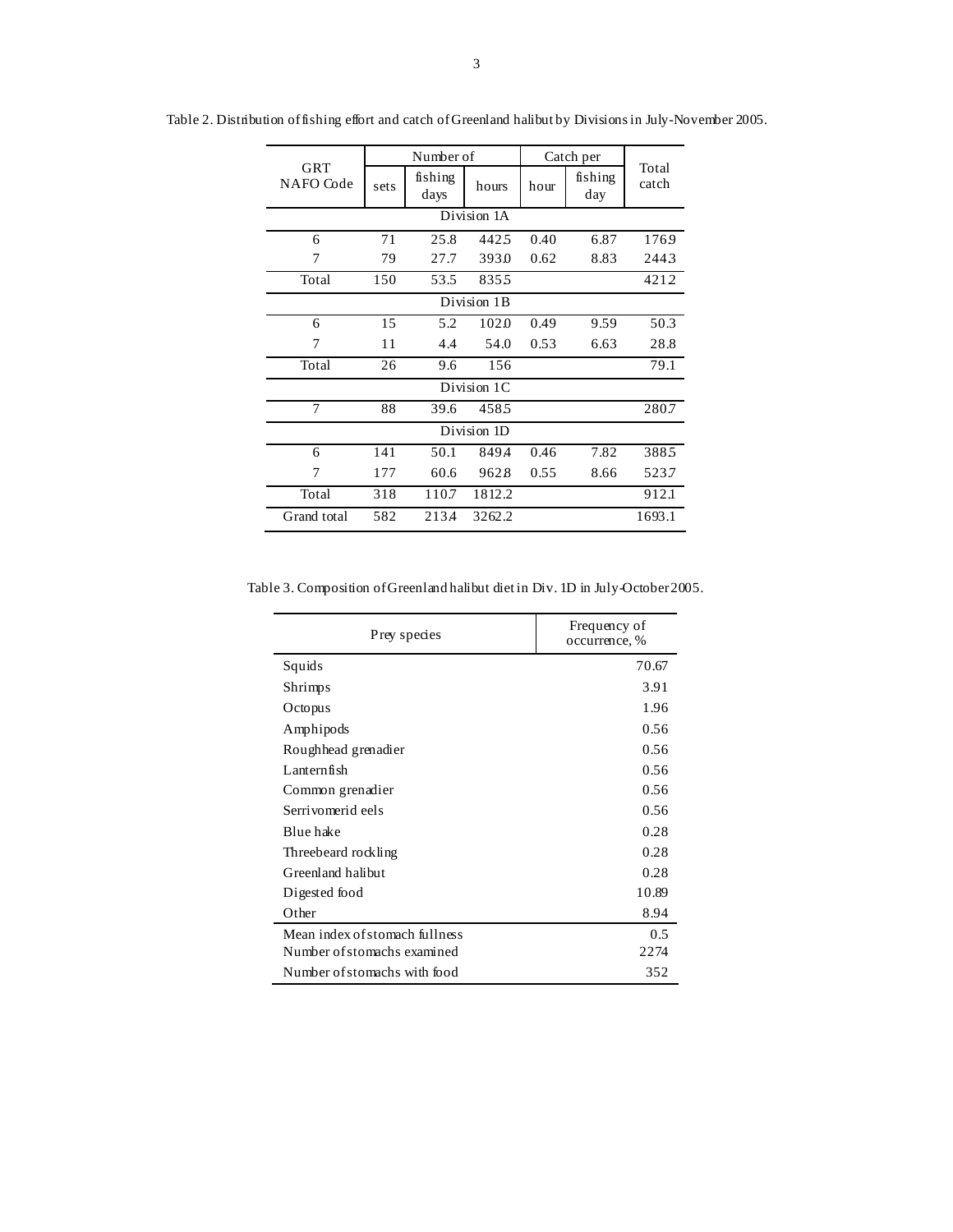

Fig. 1. Distribution of Greenland halibut catches in July-November 2005.



Fig. 2. Size composition of Greenland halibut catches in Div. 1D in July-October 2005.